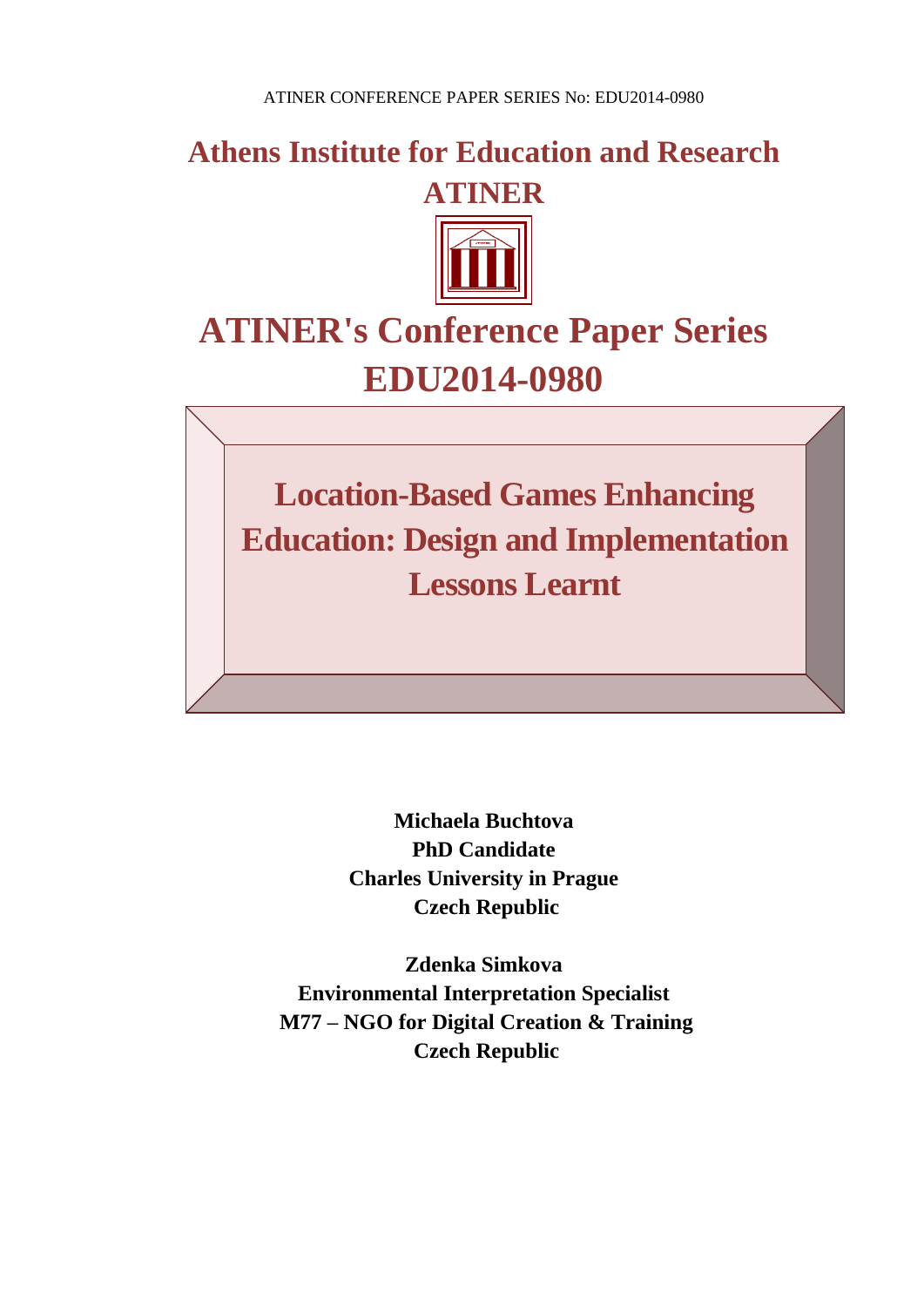## An Introduction to ATINER's Conference Paper Series

ATINER started to publish this conference papers series in 2012. It includes only the papers submitted for publication after they were presented at one of the conferences organized by our Institute every year. The papers published in the series have not been refereed and are published as they were submitted by the author. The series serves two purposes. First, we want to disseminate the information as fast as possible. Second, by doing so, the authors can receive comments useful to revise their papers before they are considered for publication in one of ATINER's books, following our standard procedures of a blind review.

Dr. Gregory T. Papanikos President Athens Institute for Education and Research

This paper should be cited as follows:

## **Buchtova M., Simkova Z.,** (2014) **"Location-Based Games Enhancing Education:Design and Implementation Lessons Learnt"** Athens: ATINER'S Conference Paper Series, No: **EDU2014-0980.**

Athens Institute for Education and Research 8 Valaoritou Street, Kolonaki, 10671 Athens, Greece Tel: + 30 210 3634210 Fax: + 30 210 3634209 Email: info@atiner.gr URL: www.atiner.gr URL Conference Papers Series: www.atiner.gr/papers.htm Printed in Athens, Greece by the Athens Institute for Education and Research. All rights reserved. Reproduction is allowed for non-commercial purposes if the source is fully acknowledged. ISSN: **2241-2891** 25/6/2014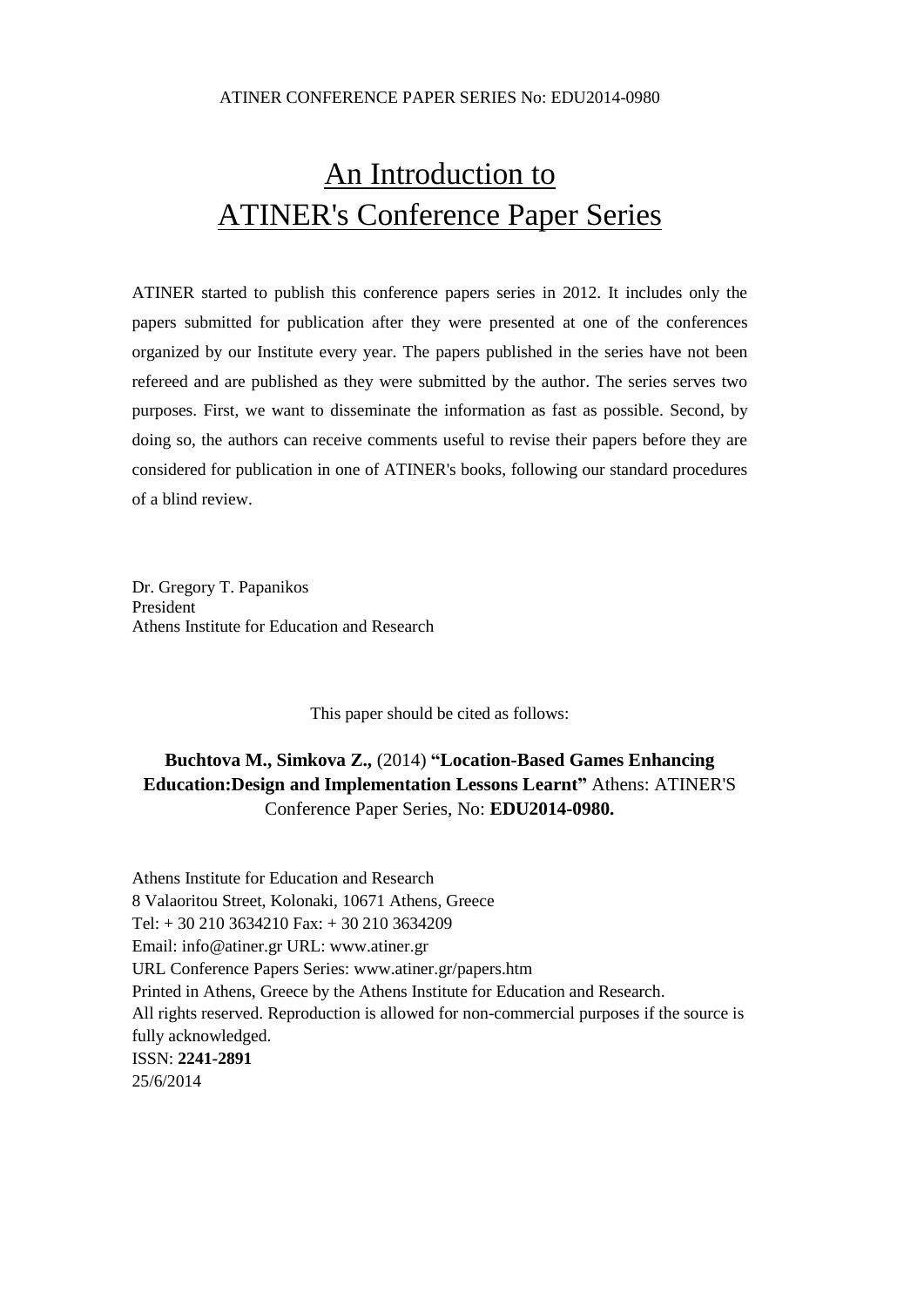### **Location-Based Games Enhancing Education: Design and Implementation Lessons Learnt**

#### **Michaela Buchtova**

#### **Zdenka Simkova**

#### **Abstract**

Location-based games supported by a mobile technology seem to be promising tool for facilitating situated learning and enhancing cognitive and sensory engagement. The objectives of this paper are to provide a deep insight into process of development and implementation of educational location-based game, and to bring recommendations for such games' designers and educators. We created "Veltrusy: Treasure Island" the game providing an adventure educational experience in the location of chateau park Veltrusy. The Android application is freely available for its visitors but primarily it is intended for young children and parents. The story leads them throughout 10 locations in the park and presents cultural and natural heritage through logic riddles and activities demanding users' interaction with the environment. The educational aim was to provide an understanding of the local specific biotops (protected by NATURA 2000). The paper presents remarks from the process of creation the educational locationbased experience and brings the results from its implementation and critical evaluation with two groups of teachers; one group  $(N=7)$  of elementary school teachers and second group  $(N=10)$  of environmental educators. They tested the final version of the game individually or in pairs, the participant observers recorded all their activities and comments into structured forms. The findings from this study highlight number of practical reflections and recommendations important for successful educational design as well the interaction design. Besides other findings, motivation and situated learning can be enhanced by an interactive story supported by discovery of material cues in location. From the technical point of view, the design need to count with not only one but a group of players and provide them by engaging collaborative activities. Furthermore the on-screen and off-screen activities need to be batched in order to provide an efficient situated learning experience while the off-screen activities should outweigh the on-screen ones.

**Key Words:** Location-based game; mobile technologies; education; interaction design.

**Acknowledgments:** The work of Michaela Buchtová was supported by project *Digital Technologies in Education* from Grant Agency of Charles University (GAUK), project no. 581012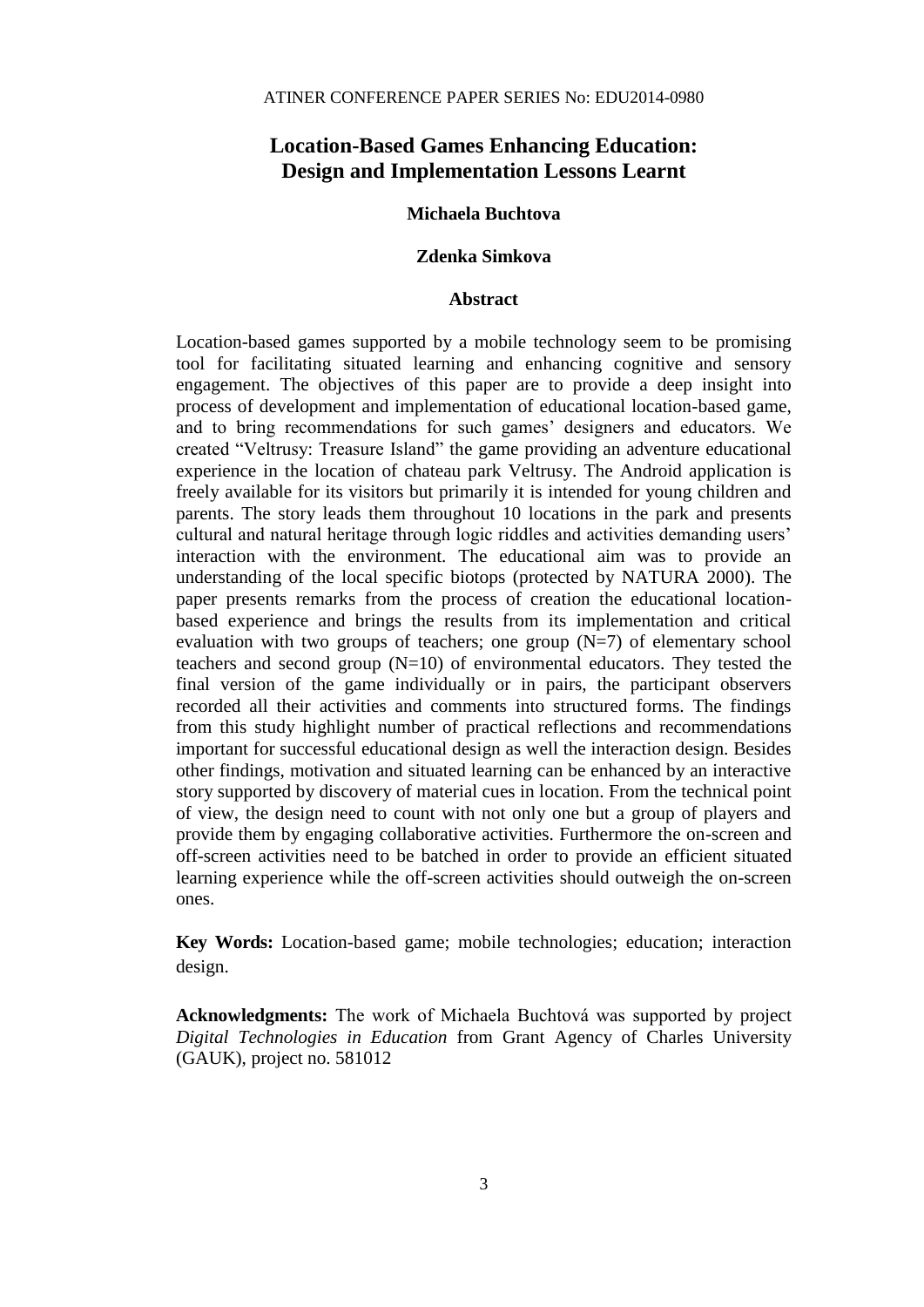#### **Introduction**

The ubiquitous technologies offer new challenges to educational institutions as well they change the students' learning habits so the need to consider them in school curricula is rapidly growing (Facer et al. 2003, Holloway & Valentine 2003, Ito et al., 2010). Moreover mobile technologies allow us to move away from school desks and computer screens that might have several positive consequences; so-called exergames (video games that require physical activity to play) stimulate youngsters to increase their physical activity levels (Boulos & Young, 2013), coupling familiar places with the unfamiliar from digital resources promote reflection and new ways of learning and offer transformative experiences (Galarneau, 2005, Sharples et al. 2002, Price et al. 2003), and through direct interaction with natural environment stimulate situated learning and knowledge transfer (Gee, 2003, Squire, 2006). GPS enabled mobile technologies allow its users to interact simultaneously with both the physical world and with digital information (Facer, 2004) therefore it enhances a multimedia learning process.

Location-based games supported by a mobile technology connect ludic experience with physical environment and create new frames for entertainment and learning. As Richardson (2010) stated, single player games, multiplayer games and alternate reality games each activate different kinds of vectors of movement and rest, sociability and individuality. This paper describes the process of development, implementation and evaluation of mobile platform for educational location-based game *Veltrusy: Treasure Island*. Learning motivation of its users is drawn by playful tasks and strong game story that in Norman's view (1993) have the uncanny ability to encapsulate, into one compact package, information, knowledge, context, and emotion.

#### **Location Based Game "Veltrusy: Treasure Island"**

*Veltrusy: Treasure Island* is a location-based game designed for chateau park Veltrusy in the Czech Republic. The park invites its visitors to view many historical monuments and to discover a very specific ecosystem of this natural island created throughout several floods. The application is drawn into the story which presents key moments from history of Veltrusy and information about the local specific biotops protected by NATURA 2000. On 10 locations in park (some GPS enabled, some QR code enabled) the players get engaged into playful tasks that bring them cues leading to the hidden treasure.

Our main motivation to develop such application was to offer a new kind of guided tour in the chateau park that would be educational, joyful and offering a challenging social experience as well for families and groups of friends.

During the two-hour walk through the chateau park the players solve riddles and logic puzzles. All gaming activities are linked to the cultural and historical facts and stimulate its players to interact with the environment and discover its nature by themselves.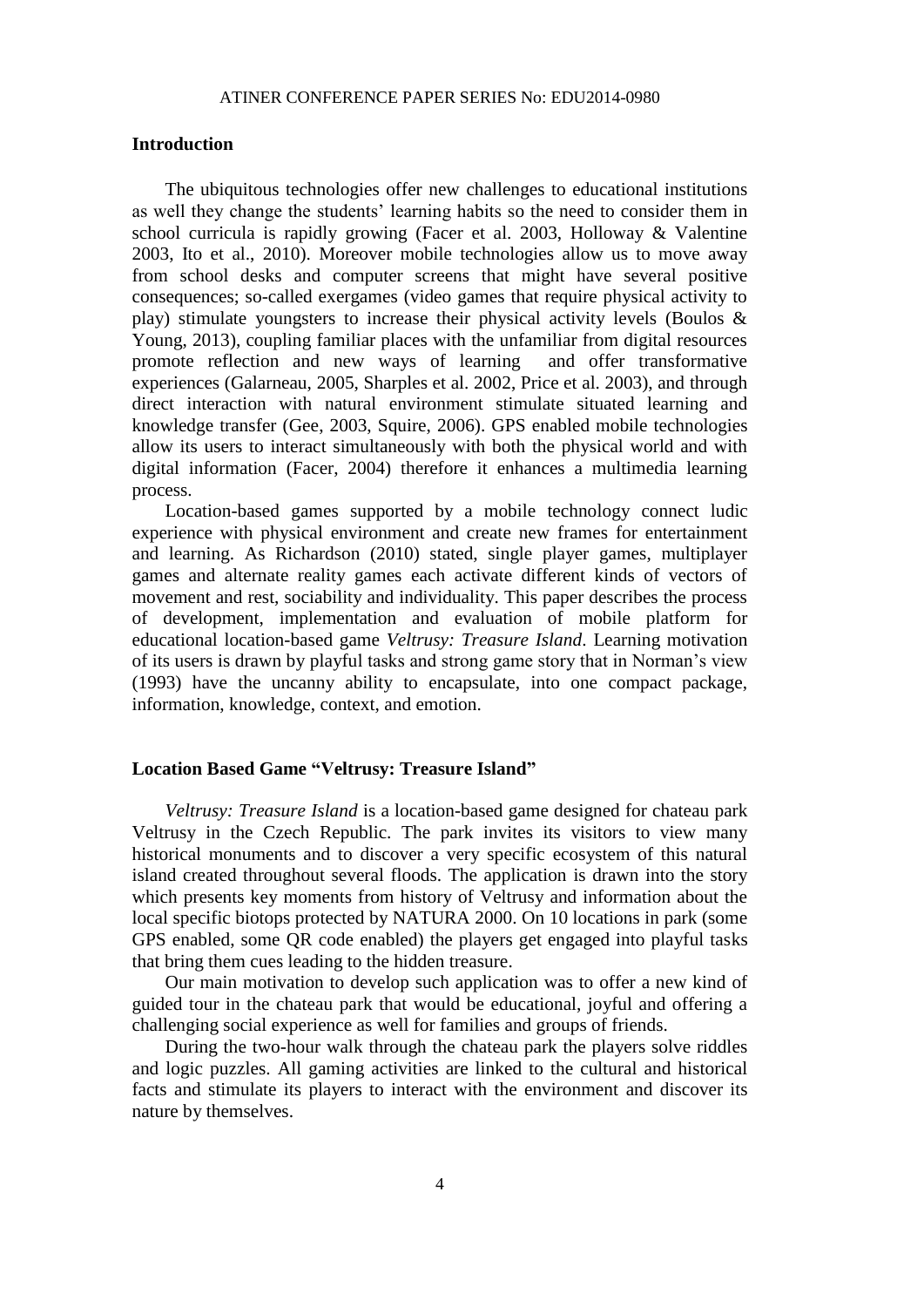The application is freely available on Android market so each visitor can download it and start to use it directly in the area of chateau park Veltrusy. In the very beginning the players are introduced to the story and the game challenge; to deputize for Jan Rudolf Chotek, the ruler of the chateau, within the audience of Maria Theresa. The story is inspired by the real history and Maria Theresa's visit in 1754. To well represent the chateau the players need to know many details about the park and to get to know more about nature specifics that interest Maria Theresa in particular. It is known that if she will be satisfied the player might get the information about a hidden treasure in the park.

The main screen of the application shows map with seven game locations (see Figure 1), the automatic GPS system alerts the player on a specific location.



The players can navigate themselves as well with compass – the augmented reality tool adding a layer to the smartphone camera that shows direction and distance of the locations (see Figure 2).

**Figure 2.** *Screenshot "Veltrusy: Treasure Island" Application – Augmented Reality Compass*

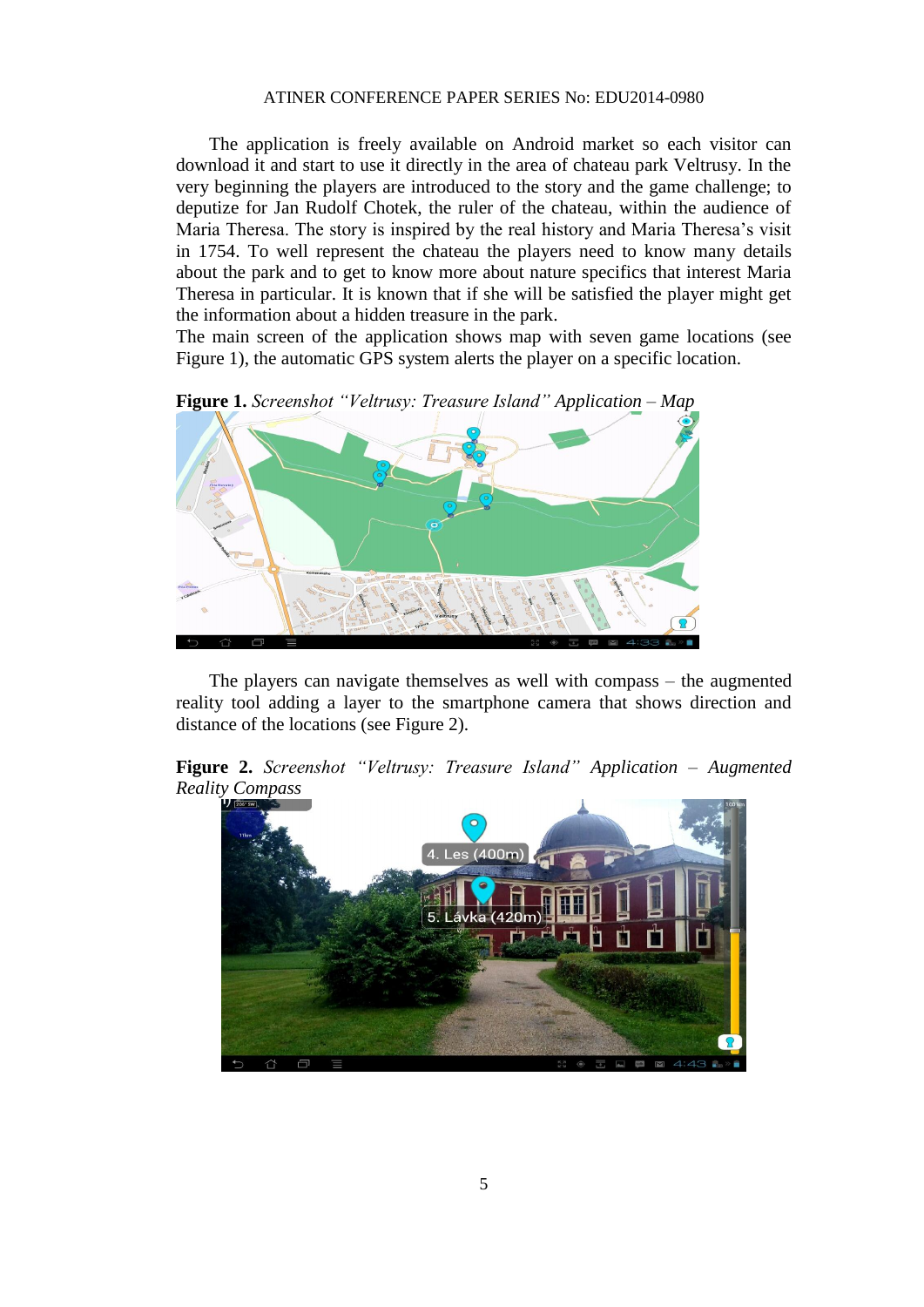At each location "is waiting" a virtual character that uncovers the game narrative through an interactive interview (see Figure 3). As well it allows the player to customize his/her path through the story and the park. At each location the player is supposed to find out more about the location or specific subject connected to the game learning goals. Virtual character assigns him/her task that can be solved only through interaction with the environment, e.g. to find a specific place and to track a QR code (leading to next interactive interview), to solve a riddle or logic puzzle through observation the specific nature elements etc.

**Figure 3.** *Screenshot "Veltrusy: Treasure Island" Application – Interactive Interview with a Virtual Character*

| Ájajaj, já tohle snad nepřežiju<br>áájajaj. Noe Noe, co ti lidi<br>nápovídaj, kráá! Báchorky,<br>babský! Že jste mě tu nenechali.<br>Kolumbus nepřivezl indiány sem,<br>že je tam nechal, kráľ kráááááánumi ááááchich |
|-----------------------------------------------------------------------------------------------------------------------------------------------------------------------------------------------------------------------|
| $(\circ)$ Jakýpak Noe? Kdo tě tu nechal?                                                                                                                                                                              |
| ○ Co se ti stalo, havrane? Proč tak naříkáš?                                                                                                                                                                          |
| Další                                                                                                                                                                                                                 |

Embedded encyclopaedia provides additional texts; images and audio that help in solving the game puzzles (see Figure 4).

**Figure 4.** *Screenshot "Veltrusy: Treasure Island" Application – Encyclopedia*



If the player visits all the locations and solves all the game tasks, he/she gets the directions to the hidden treasure. The treasure is an old wooden coffer with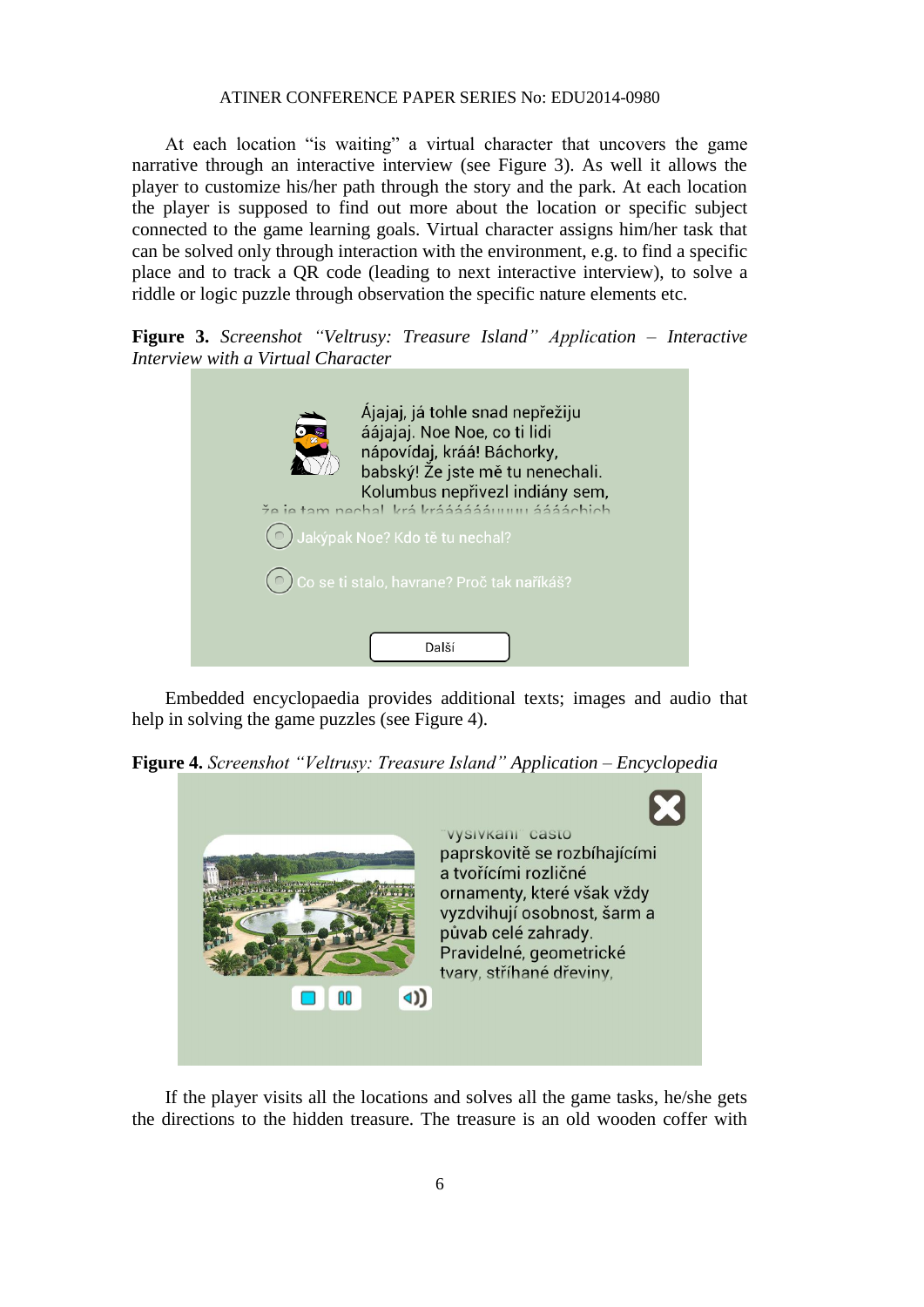sheets of paper to create paper box in size of open hand. The pattern of the box can be tracked by an additional augmented reality application (*Veltrusy Treasure*) and shows 3D model of stag beetle, the threatened species living in area of Veltrusy chateau park (for the functionality demonstration see Figure 5).

**Figure 5.** *"Veltrusy Treasure" Augmented Reality Application* 



#### **Lessons Learnt: Application Design**

While designing the application we came across many obstacles considering efficient learning experience in outdoor environment. The technology needs to lead its users through the learning goals and the players need to be motivated to interact with their environment to deepen the situated learning and to enhance the knowledge transfer.

#### *Technical Obstacles*

Within the preparation phase we needed to consider some specifications connected to location-based gaming applications:

#### Data Stream

The project was started by feasibility study that revealed a non-stable cell phone signal in the area of the park which is generally common for locations away from urban areas. For this reason we decided to create the application working completely offline. This decision makes the outdoor work with mobile devices easier and more predictable but bears as well some technical restrictions and data limitations. In the first pilot testing sessions we witnessed highly negative attitudes towards downloading huge amount of data to personal cell phones, that were caused by low data stream, data restrictions of some cell phone networks, cell phone memory limitations or "just" users' aversion to download huge packages of data for an educational application. Therefore we limited the application database and more data demanding media (video and image galleries) used only in places with wi-fi connection.

#### GUI

Another technical obstacle was graphics that changes while viewed outside on direct sunlight. White text on darker background was appropriate.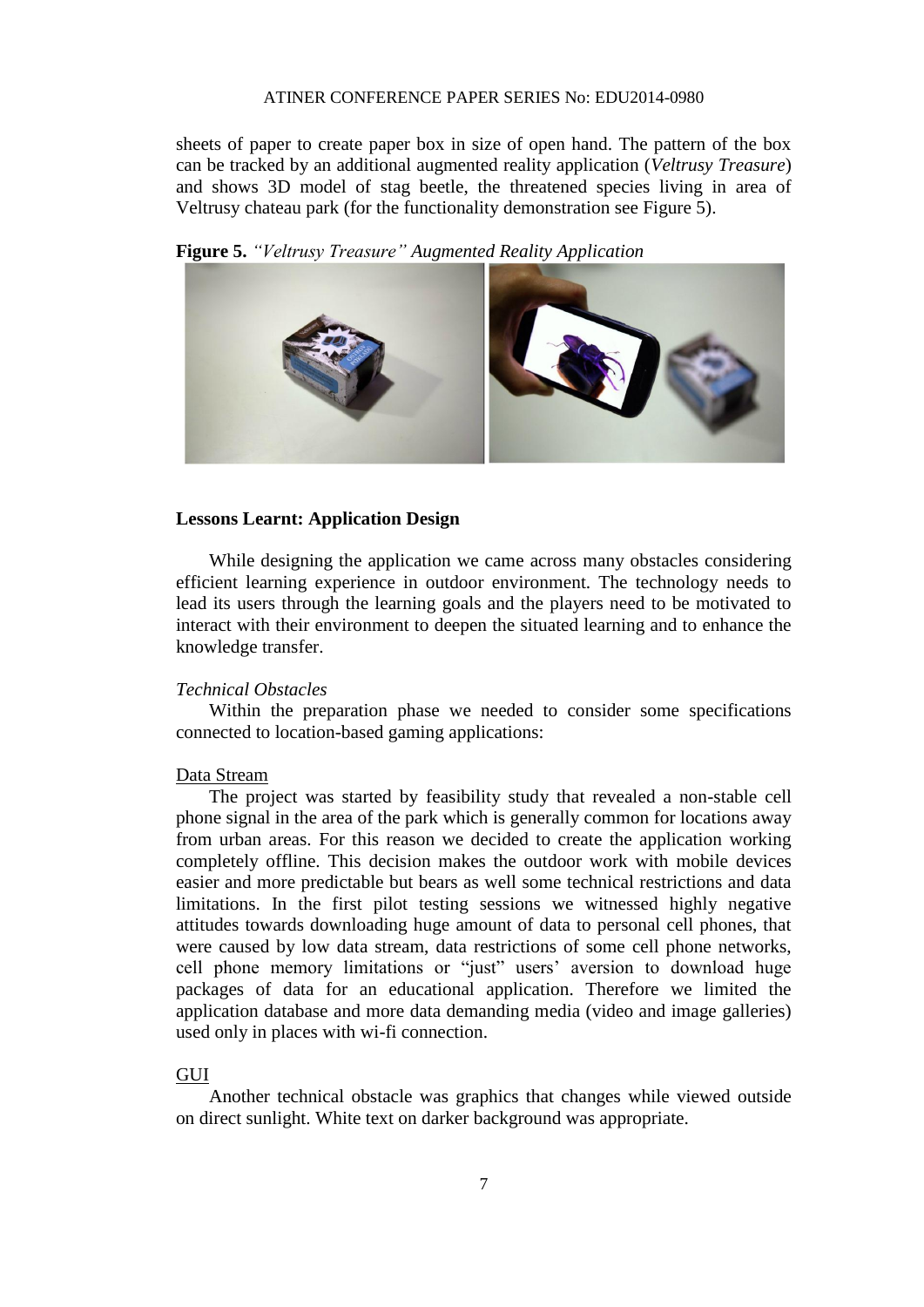#### *Interaction Design*

Location-based educational experience calls for specific interaction design:

#### On-screen vs. Off-screen Activities

The main goal of location-based educational games is to offer a valuable interaction with nature environment leading in efficient situated learning. The onscreen activities should complement the experience by guiding through points of interests, framing the game narration and offering supportive learning content. The off-screen activities should markedly outweigh the on-screen ones whereby sensory and cognitive engagement with natural environment can be enhanced.

The nature environment provides many unexpected stimulus thus the learning experience cannot be completely controlled, the players are in the position of independent learners so not the application provides learning outcomes but the individual outdoor experience itself. For this reason the tasks should be designed as open-ended challenges or stories (Klopfer, 2008) that give the players a freedom to enfold the activity with their preliminary knowledge and the outcome of the outdoor experience.

#### User Experience Control

Because the application was designed for independent users and wide public, we needed a system able to recognize that all outdoor tasks were filled up. We decided to use a model of interactive interview with virtual characters (see Figure 3) on locations that allowed us to control whether players know a right answer that could be find through the observation of environment and as well to deepen the immersion in the game story through direct interaction with its protagonists. Some tasks are not GPS enabled but demand a QR code hidden in the park so the players search for the codes with a help of cues from virtual characters from interviews.

#### **Lessons Learnt: Evaluation with Educators**

#### *Learning Motivation in Location-Based Gaming*

The evaluation showed that the location-based game motivates its players to engage with real environment and intellectual tasks. Generally the players were motivated by tasks involving searching in the location and revealing the game cues through logic puzzles demanding observation and investigation of material objects in location (statues, ancient placards, tree stools, etc.). The sensory engagement was the strongest motivation element that led the whole locationbased learning experience. Even though some puzzles were on-screen, the players directly connected them to the real environment afterwards, e.g. they discussed what species of birds they can hear after solving an audio-visual logic puzzle of bird songs.

Strong story and discovery of material cues in location both strengthened immersion in the game. The players discussed the possible consequences of their actions and the real historical background of the game events.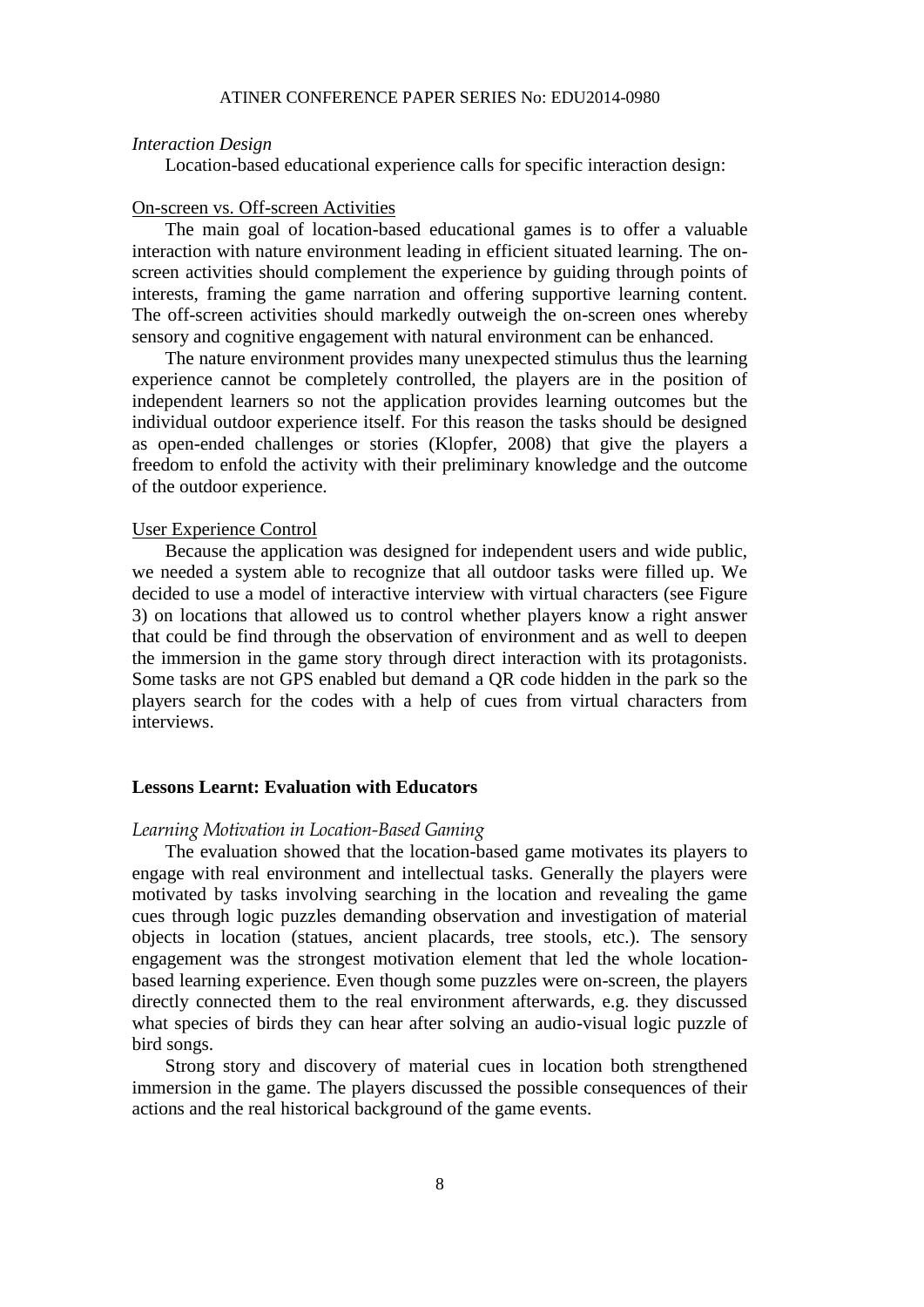#### *Location-Based Games as Social Experience*

*Veltrusy: Treasure Island* showed to be convenient for families and group of friends visiting the place. In our evaluation study the participants spontaneously gathered in small groups where always one person hold a mobile device, navigated and read the in-game texts.





Such a game in location with strong cultural or natural heritage was by the participants considered as a social event. Therefore the game design needs to count with not only one but a group of players and provide them by engaging collaborative and discussion activities.

#### *Location-Based Games in Educational Programs*

In the interviews after the game play the participants were asked for comments and attitudes towards it. Followings themes were considered: (1) the personal experience and evaluation of gaming experience, (2) the personal experience and evaluation of learning experience, (3) obstacles and challenges of such application for educational programs.

The participants evaluated the experience very positively; throughout whole game (approximately two hours) they felt immersed in the story and game tasks, moreover in the final interactive interview they knew most of the answers on Maria Theresa's questions, i.e. they remembered most of the educational content that they were exposed to during the game-play.

The educators were motivated to involve such a game into their educational programs, they appreciated having additional audio-visual material "in hand" and they considered the mobile technology as a strong motivational element for youngsters.

Some environmental educators disputed about the use of mobile technologies for environmental education as it can distract the attention to nature itself. In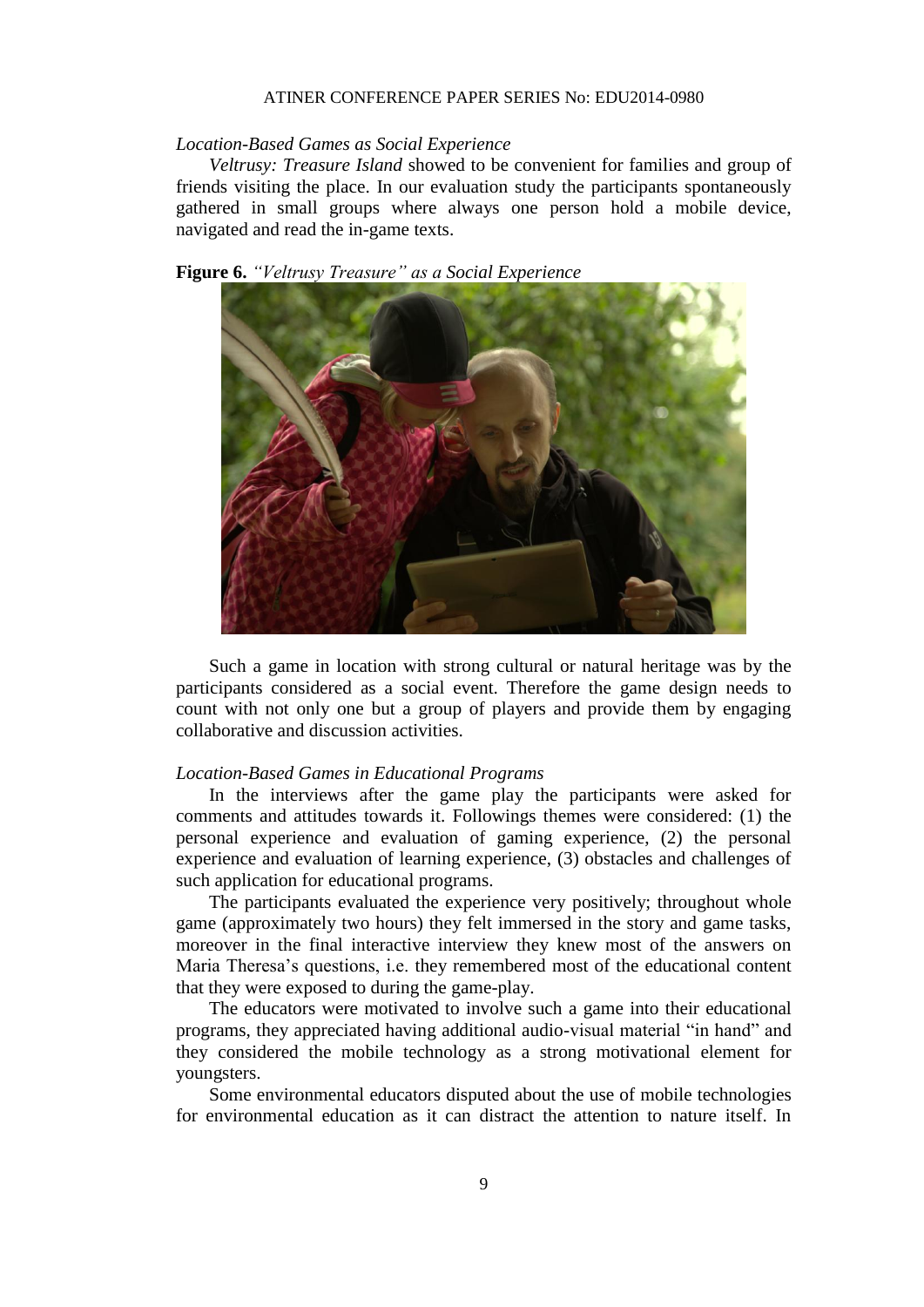environmental education the on-screen activities should be limited to minimum and always refer to the natural environment itself.

#### **Conclusion**

Location-based educational games seem to be promising tool in formal and non-formal education; our study offers outcomes of location-based educational application evaluation and some guidance for preparation of such programs.

The creation and implementation of location-based games to education is connected with several technical and interaction obstacles. Outdoor work with mobile devices is more stable and more predictable while the application works offline only with GPS system. In this case the amount of in-app data needs to be limited not to distract the users by data demanding and long download in the beginning. Another technical obstacle was graphics that changes while viewed outside on direct sunlight.

Learning motivation and situated learning may be enhanced by an interactive story supported by discovery of material cues in location. The on-screen and offscreen activities should to be batched in order to provide an efficient situated learning experience while the off-screen activities should outweigh the on-screen ones. To control the players' activities in nature environment we used interactive interviews with virtual characters, that allowed us to control whether players know a right answer that could be find through the observation of environment and as well to deepen the immersion in the game story through direct interaction with its protagonists.

The evaluation study showed that the interaction design of location-based games needs to count with not only one but a group of players and provide them by engaging collaborative and discussion activities.

The participants felt throughout whole game immersed in the story and game tasks, moreover after the game they remembered most of the educational content that they were exposed to. For educators the most important benefit was to have an additional audio-visual material in application so they can easily enrich their outdoor educational programs.

#### **References**

- Boulos, M. N. K., Yang, S. P. 2013. *Exergames for health and fitness: the roles of GPS and geosocial apps*. International Journal of Health Geographics, 12 (18).
- Facer K., Furlong J., Furlong R., Sutherland R. 2003. *Screen Play: Children and Computing in the Home*. Routledge Falmer, London.
- Facer, K., Joiner, R., Stanton, D., Reid, J., Hull, R., Kirk, D. 2004. *Savannah: mobile gaming and learning?* Blackwell Publishing Ltd., Journal of Computer Assisted Learning 20, 399–409.
- Galarneau, L. 2005. *The power of perspective: Games and simulations for transformative learning*. Presented at Games, Learning & Society Conference, Madison, WI.